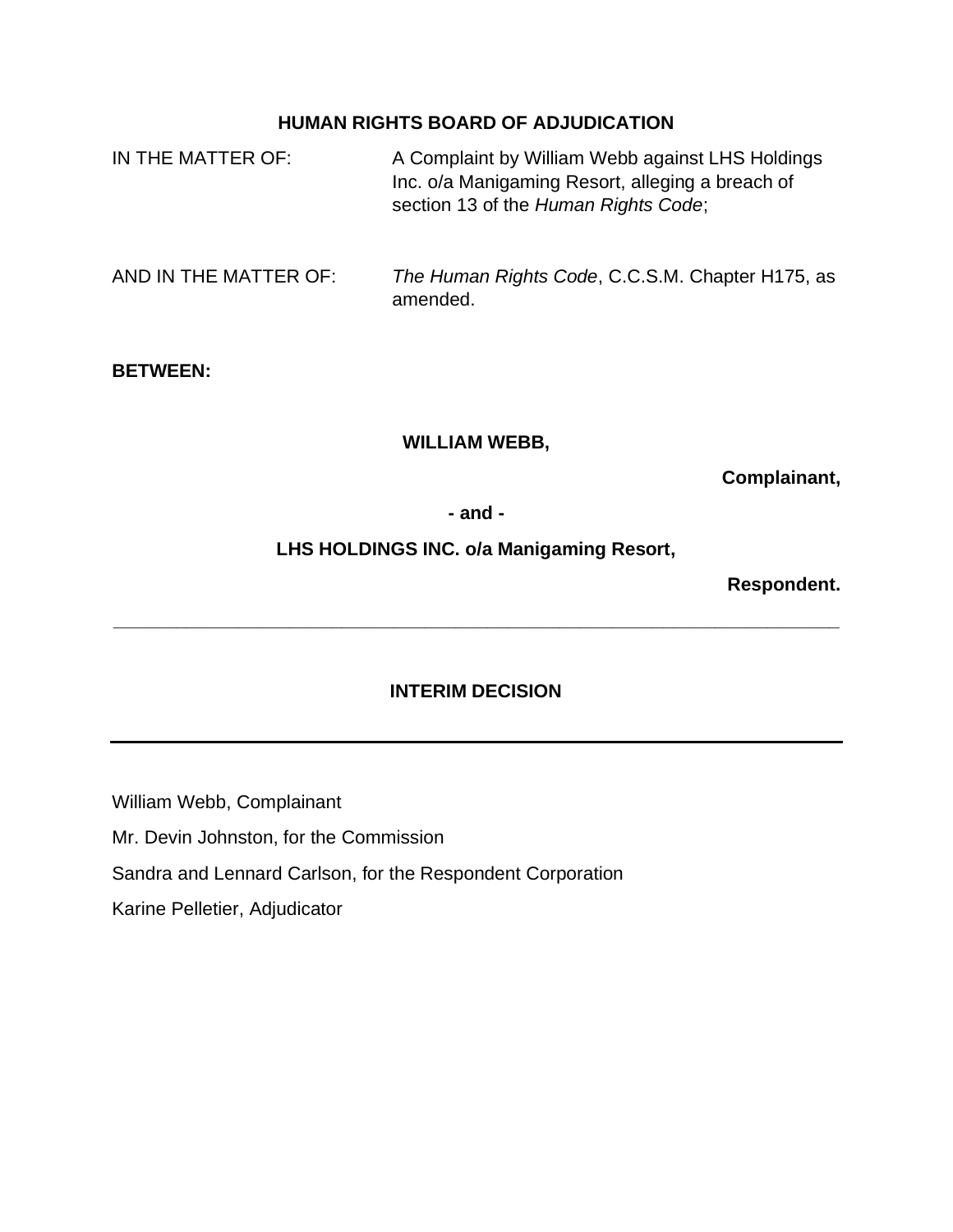## **HUMAN RIGHTS BOARD OF ADJUDICATION**

| IN THE MATTER OF:     | A Complaint by William Webb against LHS Holdings<br>Inc. o/a Manigaming Resort, alleging a breach of<br>section 13 of the Human Rights Code; |
|-----------------------|----------------------------------------------------------------------------------------------------------------------------------------------|
| AND IN THE MATTER OF: | The Human Rights Code, C.C.S.M. Chapter H175, as<br>amended.                                                                                 |

### **BETWEEN:**

### **WILLIAM WEBB,**

**Complainant,**

#### **- and -**

# **LHS HOLDINGS INC. o/a Manigaming Resort,**

### **Respondent.**

### **INTERIM DECISION**

### *Introduction*

- 1. On or about October 27, 2014, the Complainant submitted a complaint of discrimination against the Respondent to the Commission (the "Complaint'). The Complainant alleges that the Respondent discriminated against him in the provision of services on the basis of disability, including reliance on a service animal, contrary to section 13 of The Human Rights Code ("The Code").
- 2. The Commission has submitted a Motion requesting that I amend the Complaint by personally adding Lennard and Sandra Carlson as Respondents (the "Motion"). This Interim Decision only relates to the Motion. The substantive matters, as they are outlined in the Complaint, will be heard at a hearing scheduled for September 21, 22 and 23, 2020.
- 3. The Commission provided me a copy of the Motion, along with attachments, on June 23, 2020. This same Motion had been filed with the previous adjudicator designated to hear the Complaint on June 7, 2019. With the appointment of a new Chief Adjudicator, the previously appointed adjudicator informed the parties on June 28, 2019 that the matter would be held in abeyance, pending further direction. In that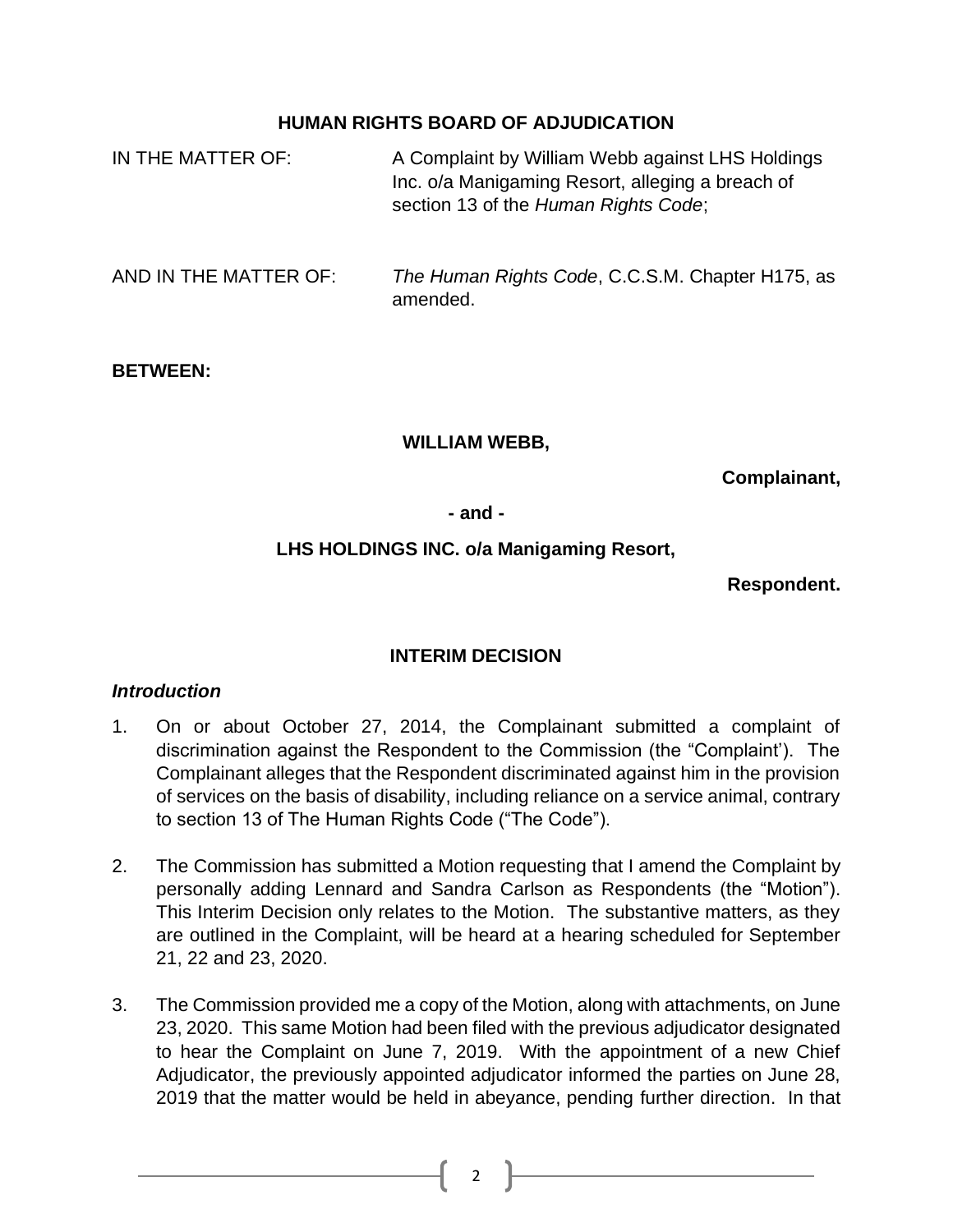regard, I was designated adjudicator to the dispute on October 2, 2019. A prehearing teleconference was scheduled for June 23, 2020. It was in the context of this pre-hearing conference that the issue of this unresolved Motion was discussed. The parties were directed to provide me with the necessary documentation in support, and to make submissions on the Motion. For the purposes of this Interim Decision, I will refer to Lennard and Sandra Carlson as the "Proposed Respondents".

4. The Proposed Respondents were given an opportunity to make written submissions on the Motion. Those submissions were received on June 30, 2020. The Complainant was also provided an opportunity to make written submissions on the Commission's Motion by July 3, 2020. The Complainant did not make any additional submissions.

### *The Submissions*

- 5. In its Motion, the Commission submits that at the time of the events that gave rise to the Complaint, Sandra Carlson was Vice-President, Shareholder and Director of the Respondent LHS Holdings Inc. o/a Manigaming Resort and Lennard Carlson was President, Shareholder and Director. The Commission further submits that the allegations, as they are outlined in the Complaint, relate to the conduct of the Proposed Respondents and their interactions with the Complainant.
- 6. The Commission attach to their Submission a Release, dated December 13, 2014, discharging the Respondent LHS Holdings Inc. o/a Manigaming Resort from liability relating to the Proposed Respondents' tenure as directors, officers and employees, including under human rights legislation.
- 7. The Commission argues that the necessary elements are present to make the necessary finding against the Proposed Respondents, including (a) there is reliable evidence on which to make a finding of liability; (b) there is no real and substantial prejudice not capable of being cured; (c) the remedies requested by the Complainant, William Webb, involve the then-owners of business; and (d) it is in the interest of justice, given the remedies requested, that the Proposed Respondents be added as Respondents to the Complaint.
- 8. The Commission relies on Section 40 of The Code, which outlines that an adjudicator has the necessary authority to amend a complaint to add parties at any point prior to the completion of a hearing:

40 At any time prior to the completion of the hearing, the adjudicator may, on such terms and conditions as the adjudicator considers appropriate,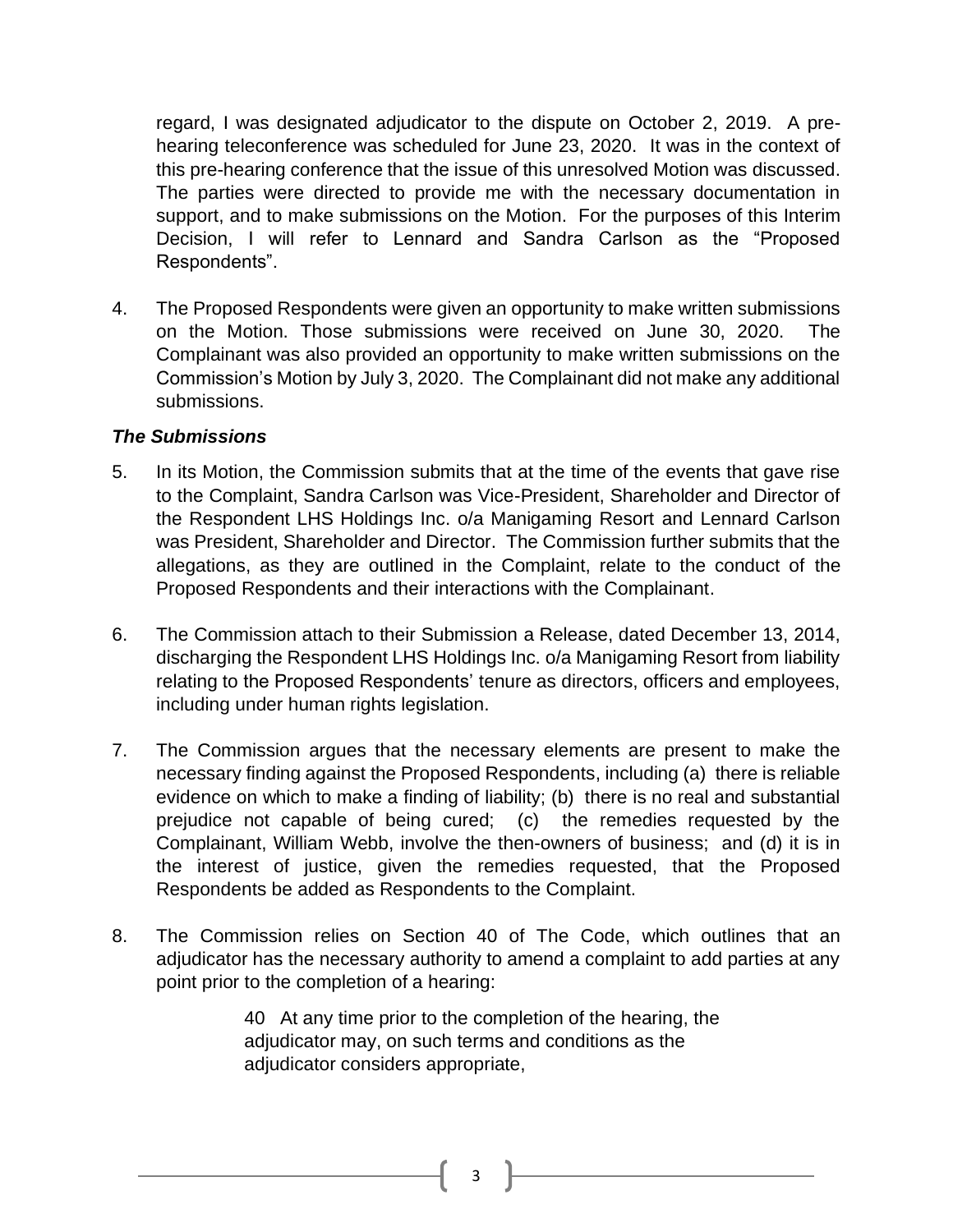- (a) permit any party to amend the complaint or reply, either by adding parties thereto or otherwise, or;
- (b) on his or her own initiative, add persons as parties;

but the adjudicator shall not exercise his or her authority under this section if satisfied that undue prejudice would result to any party or any person proposed to be added as a party.

- 9. The Commission relies on *Nash* v. *Natividad*, 2019 MBHR 4, *Ross* v *[4888970](https://www.canlii.org/en/mb/mbhrc/doc/2017/2017canlii149348/2017canlii149348.html?searchUrlHash=AAAAAQAKcm9zcyBibGFoeQAAAAAB&resultIndex=1) [Manitoba](https://www.canlii.org/en/mb/mbhrc/doc/2017/2017canlii149348/2017canlii149348.html?searchUrlHash=AAAAAQAKcm9zcyBibGFoeQAAAAAB&resultIndex=1) Ltd*., 2017 CanLII 149348, *Cote* v. *[Manitoba](https://www.canlii.org/en/mb/mbhrc/doc/2015/2015mbhr6/2015mbhr6.html?searchUrlHash=AAAAAQAKY290ZSBoeWRybwAAAAAB&resultIndex=1) Hydro*, 2015 MBHR 6, and *Walmsley* v *Brousseau Bros Ltd* [\(Super Lube\),](https://www.canlii.org/en/mb/mbhrc/doc/2014/2014canlii31472/2014canlii31472.html?searchUrlHash=AAAAAQASd2FsbXNsZXkgYnJvdXNzZWF1AAAAAAE&resultIndex=1) 2014 CanLII 31472.
- 10. Conversely, the Proposed Respondents dispute the Commission's claim that they be added as Respondents to the Complaint as they are no longer owners of the business. The Proposed Respondents advise that this issue was raised on a number of occasions since the filing of the Complaint, and that it was not addressed. Since that time, the Proposed Respondents advise that they are "no longer in the same financial position as [they] once were". They accordingly maintain that they should not be personally added as Respondents.

## *Analysis*

- 11. The parties named in the original complaint are the parties to the Complaint. Section 40 of *The Code* permits an adjudicator to add a party on such terms and conditions as the adjudicator considers appropriate, unless "undue prejudice would result to any party or any person proposed to be added as a party".
- 12. In determining whether it is appropriate to add a proposed respondent to a complaint, the Commission has correctly outlined the four-prong test, applied by Adjudicator Pinsky in *Cote, supra*, in which the following factors are considered in deciding whether to add a party:
	- a. Is there some reliable evidence on which the tribunal could make the finding of liability against the party?
	- b. Would the proposed party suffer real and substantial prejudice not capable of being cured?
	- c. Does a potential remedy involve the party sought to be added?
	- d. Is it in the interest of justice given the remedial nature of the Code and the stage of proceedings, to add a party?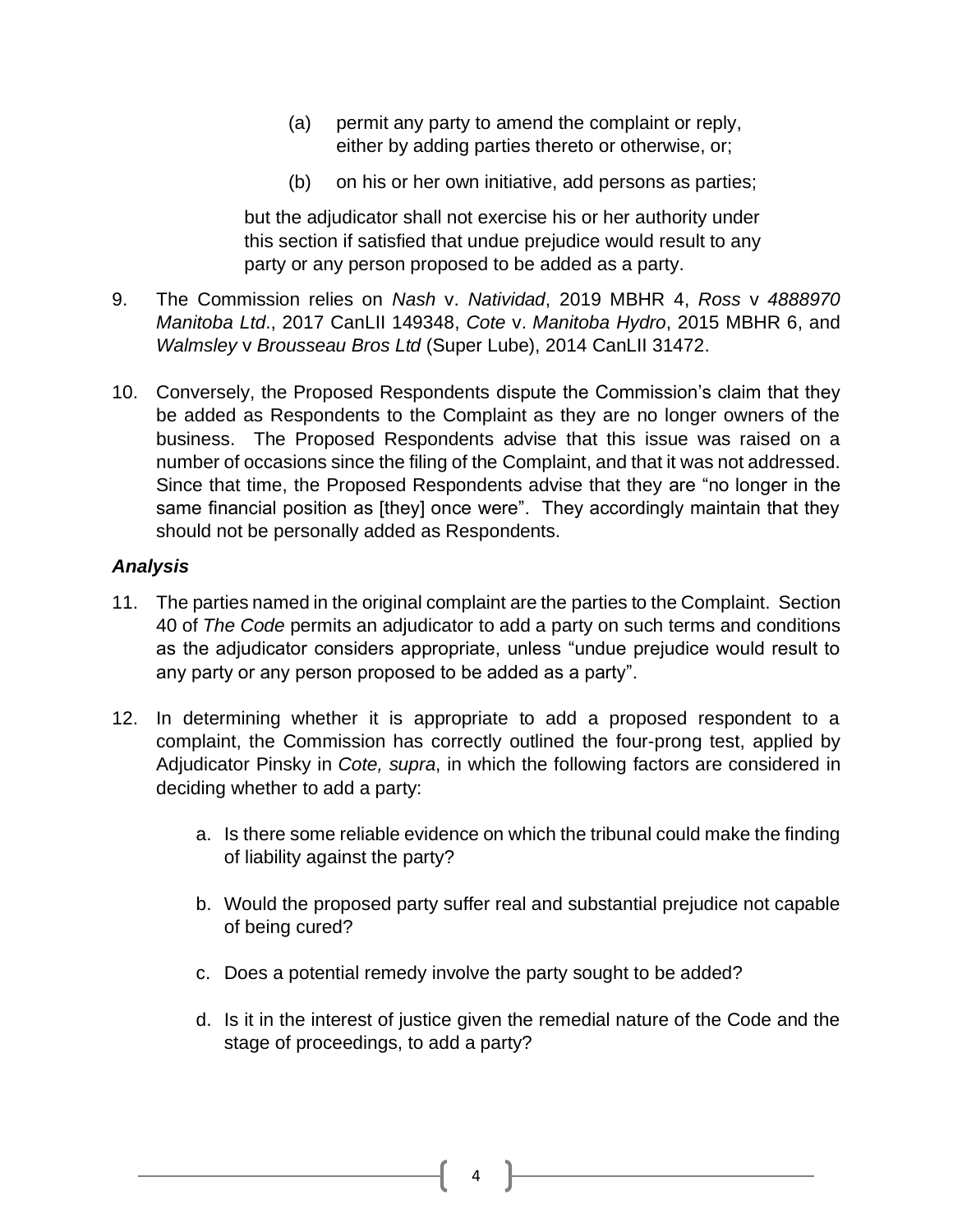- 13. It is important to note that this test is not intended to be applied mechanically or by rote. The overarching considerations, as outlined in the legislation, is whether it is appropriate to add a proposed respondent, having regard to whether undue prejudice would result to any party or any person proposed to be added as a party. This requires an adjudicator to consider what is just and fair for a hearing and resolution of the complaint.
- 14. With these principles in mind, I turn to an assessment of the *Cote* factors.
	- *a. Is there some reliable evidence on which the tribunal could make the finding of liability against the party?*
- 15. The Complainant alleges that he was discriminated against in the provision of a service by the Respondent, in contravention of Section 13 of *The Code*. At the time of the alleged incident, the Proposed Respondents were President and Vice-President, Shareholders and Directors of the Respondent. The Proposed Respondents have since sold the business, and executed a Release which discharges the Respondent from liability relating to their tenure as directors, officers, and employees of the Respondent, including under human rights legislation.
- 16. Having regard to the allegations as they are outlined in the Complaint, I have no hesitation in concluding that the substance of the Complaint relates to the interactions as between the Complainant and the Proposed Respondents. In other words, it is the conduct of the Proposed Respondents that is central to the matters as they are outlined in the Complaint. A "Respondent" as it is defined in The Code means a person alleged in a complaint to have contravened this Code.
- 17. Although the Proposed Respondents are no longer owners of the Respondent LHS Holdings Inc. o/a Manigaming Resort, I agree with the Commission's submission that they retain liability for claims arising from their previous ownership. Upon reviewing the allegations in the Complaint, it is my view that the allegations against the Proposed Respondent, if proven, could amount to a contravention of *The Code*.
- 18. In the circumstances, I accept that there is reliable evidence on which the adjudicator could make a finding of liability against the Proposed Respondents.
	- *b. Would the proposed party suffer real and substantial prejudice not capable of being cured?*
- 19. The second test is whether the party would suffer any real and substantial prejudice in being added as a party that is not capable of being cured.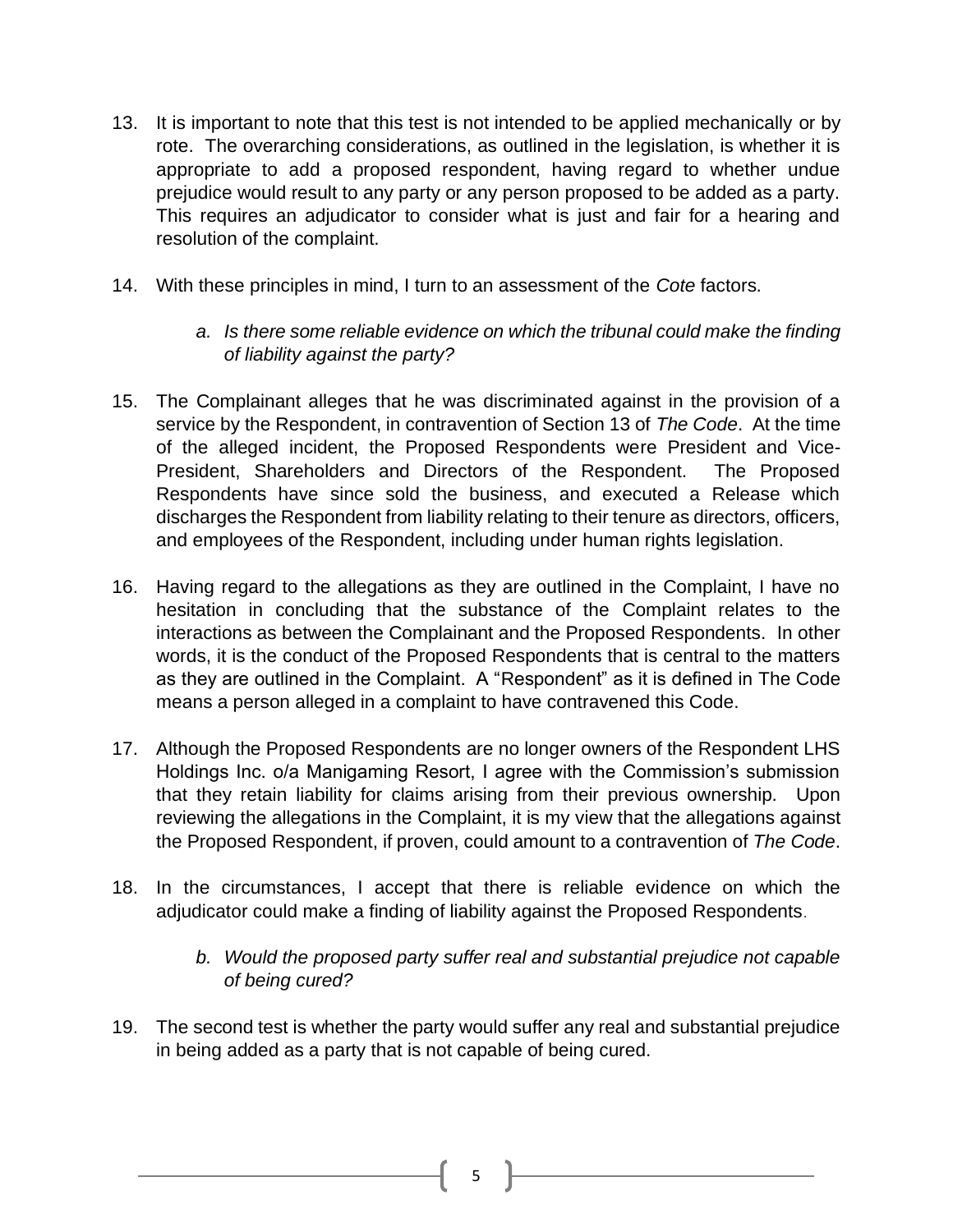- 20. The Proposed Respondents have raised the issue of their current financial predicament, advising that they are not in the same financial position as they were four years ago, when the Complaint was filed. They have also raised the issue that they have advised the Commission for some time that they are no longer proprietors of the Respondent. The Commission submits that the Proposed Respondents have been aware of these proceedings since the Complaint was filed and have continued to be in contact with the Commission throughout. Further, the Commission contends that the Proposed Respondents possess sufficient information to make representations, appear at a hearing and effectively prepare their case.
- 21. The fact that there will be financial cost to the Proposed Respondents if they are named as Respondent is a situation potentially faced by all respondents, regardless of when they become a party to a complaint. Having regard to the Complaint, where the alleged conduct of the Proposed Respondents is central to the issues to be determined, financial costs associated with having to defend a Complaint is not sufficient to constitute real and substantial prejudice.
- 22. I do not find that there is any real and substantial prejudice as a result of adding the Proposed Respondents as Respondents to the Complaint. The Proposed Respondents were Vice-President and President, Shareholder and Director of the Respondent and involved since the Complaint was filed. Further, they have known about the allegations since the beginning of the Complaint. This is not a circumstance where the Proposed Respondents would be caught unaware of the allegations against them shortly before a hearing was to commence.
	- *c. Whether a potential remedy involves the party sought to be added*
- 23. The Commission submits that it is necessary to add the Proposed Respondents as there are allegations against that party which, if proven, could amount to a contravention of *The Code* that would potentially involve a remedy against the Proposed Respondents sought to be added.
- 24. I find that there are compelling legal reasons to add the Proposed Respondents as Respondents to the Complaint, given that the nature of the alleged conduct may make it appropriate to award a remedy specifically against the Proposed Respondents, if an infringement of *The Code* is found.
	- d. *The interest of Justice*
- 25. This Tribunal has held that it would not be fair, just and expeditious to add a respondent unless there are facts alleged that, if proven, could support a finding that the proposed respondent violated the complainant's rights. In addition, the Tribunal will consider whether the addition of a proposed respondent as a party would cause